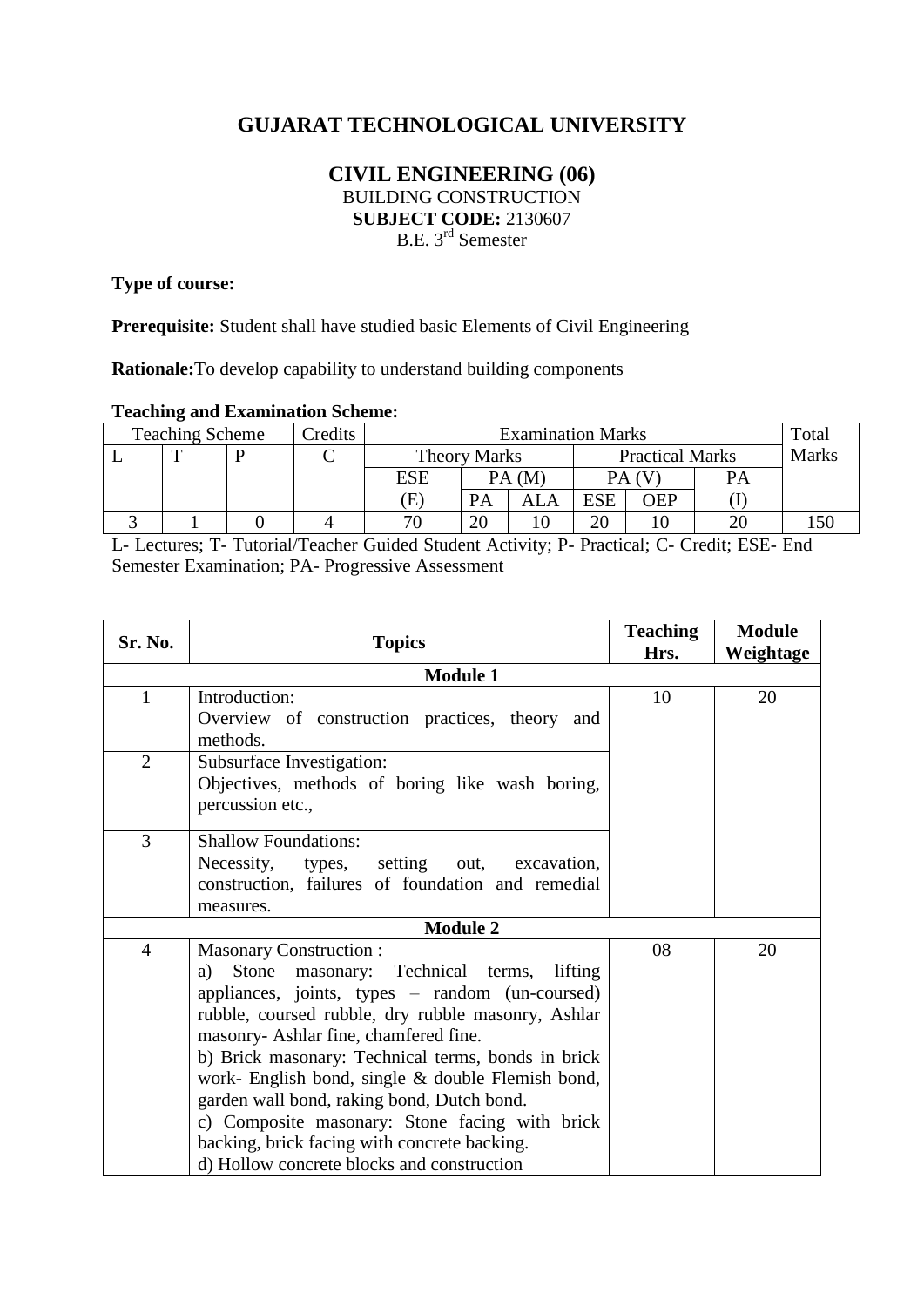|                | e) Cavity walls: Brick cavity walls, position of cavity   |    |    |
|----------------|-----------------------------------------------------------|----|----|
|                | at foundation, roof and at opening levels.                |    |    |
|                | f) Lintels $\&$ arches: Lintels – types, construction.    |    |    |
|                | Arches – technical terms, types – brick arches, rough,    |    |    |
|                | axed, stone arches, flat - semi circular.                 |    |    |
| 5              | Plain and Reinforced Concrete Construction: Pre-cast      |    |    |
|                | and cast-in-situ Construction                             |    |    |
|                | <b>Module 3</b>                                           |    |    |
| 6              | Doors and Windows:                                        | 08 | 20 |
|                | a) Doors: Location, technical terms, size, types,         |    |    |
|                | construction, suitability.                                |    |    |
|                | b) Windows: Factors affecting selection of size,          |    |    |
|                | shape, location and no. of windows, types,                |    |    |
|                | construction, suitability, fixtures and fastenings.       |    |    |
|                | c) Ventilators: Ventilators combined with window,         |    |    |
|                | fan light.                                                |    |    |
| $\overline{7}$ | Stairs and Staircases: Definition, technical terms,       |    |    |
|                | requirements of good stair, fixing of going and rise of   |    |    |
|                | a step, types of steps, classification, example – stair   |    |    |
|                | planning, elevators, escalators.                          |    |    |
|                | <b>Module 4</b>                                           |    |    |
| 8              | Floorings:                                                | 08 | 20 |
|                | Introduction, essential requirements of a floor, factors  |    |    |
|                | affecting selection of flooring material, types of        |    |    |
|                | ground floors, brick, flag stone, tiled cementconcrete,   |    |    |
|                | granolithic, terrazzo, marble, timber flooring, upper     |    |    |
|                | floor- timber, timber floor supported on RSJ flag         |    |    |
|                | stone floor resting on RSJ, jack arch floor, reinforced   |    |    |
|                | concrete floor, ribbed floor, pre cast concrete floor.    |    |    |
| $\overline{7}$ | Roofs and Roof Coverings:                                 |    |    |
|                | Introduction, requirements of good roof technical         |    |    |
|                | terms, classification, types of roof coverings for        |    |    |
|                | pitched roof. A.C. sheet roofs - fixing of A.C. sheets,   |    |    |
|                | laying of big six sheets, G.I. Sheets roofs, slates, flat |    |    |
|                | roof - advantages, dis-advantages, types of flat          |    |    |
|                | terraced roofing.                                         |    |    |
| 8              | Wall Finishes:                                            |    |    |
|                | Plastering, pointing and painting                         |    |    |
| 9              | Temporary Works:                                          |    |    |
|                | Timbering in trenches, types of scaffoldings,             |    |    |
|                | shoring, underpinning                                     |    |    |
|                | <b>Module 5</b>                                           |    |    |
| 10             | <b>Special Treatments:</b>                                | 04 | 10 |
|                | Fire resistant, water resistant, thermal insulation,      |    |    |
|                | acoustical construction and anti-termite treatment.       |    |    |
|                | Module 6                                                  |    |    |
| 11             | Green Building: Principles, Concepts and Case study       | 04 | 10 |